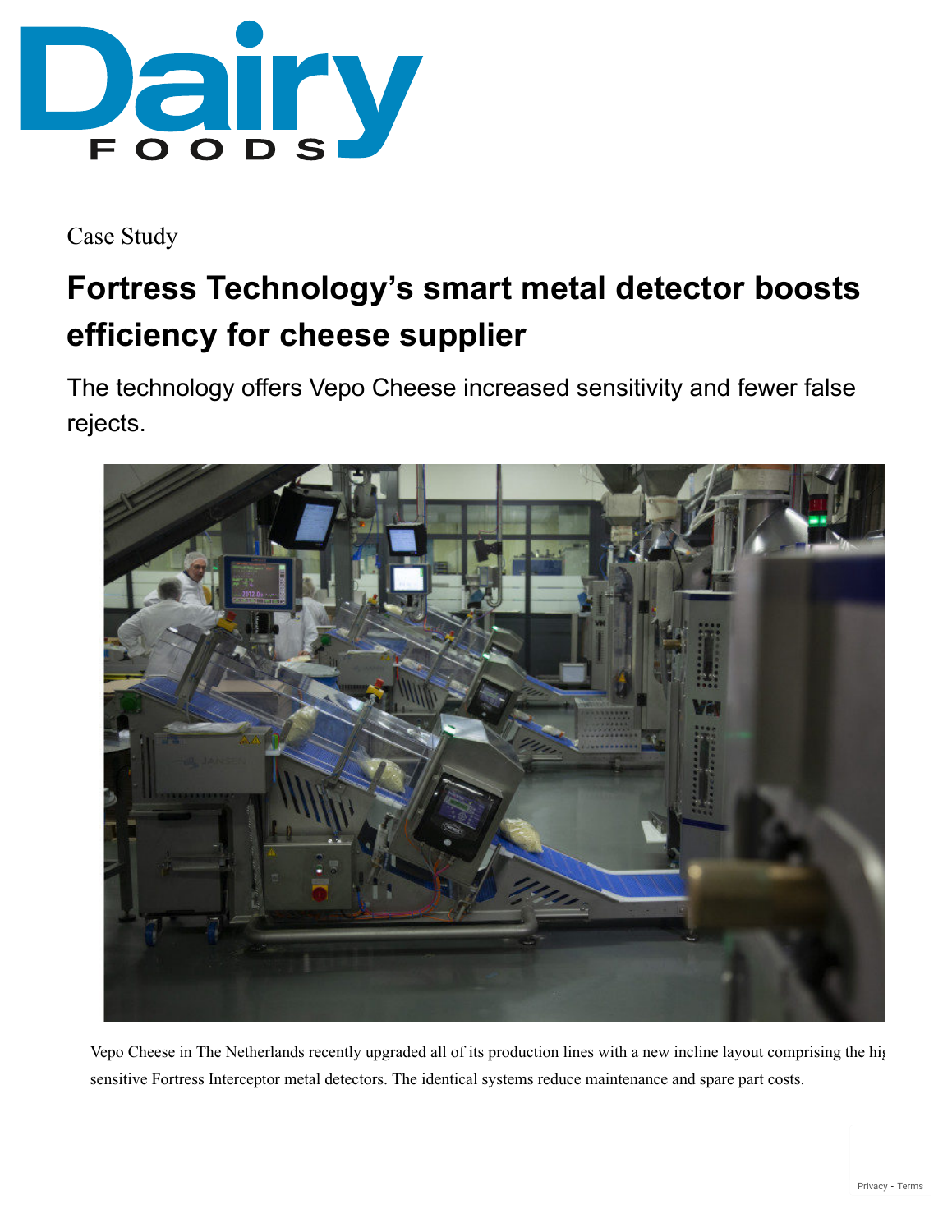

*April 27, 2021 [Eric Garr](https://www.dairyfoods.com/authors/2143-eric-garr)*

Vepo Cheese, a Dutch cheesemaker that serves both national and international markets, recently chose Fortress Technology to upgrade its inspection process and introduce a more fail-safe solution for its growing production demands. The company outlined high

performance, future-proofing and an independent reject system on each line as key criteria for new equipment in its Oudewater, Netherlands-based factory.

Vepo first examined Fortress' Stealth system — approaching Dutch manufacturer Jansen Control Systems to design the compact incline inspection lines, each integrated with a vertical packaging machine. However, the company soon realized the increased sensitivity of the Fortress Interceptor metal detector and the advantages it could bring for cheese applications.

#### **A solution for conductive products**

Cheese comes in many forms and has high conductivity, so it is one of the most challenging products for metal detection.

Inspecting wet products has for many years presented cheesemakers with several challenges. Due to the high moisture content, combined with minerals and salt, cheese — like metal — can be very conductive resulting in high level of product effect. Also, in many cases the product effect of cheese may lack a specific phase point as it moves through the aperture of a metal detector, adding to the challenge of overcoming the product effect.

The Interceptor overcomes the propensity of "wet" product effects that can drown out the signal  $$ in particular, signals caused by a stainless-steel contaminant. Software algorithms make this possible by distinguishing between indicators specific to the product and those that flag anomalies. By singling out low-frequency signals, the Interceptor leaves the alert from stainless steel more readily identifiable in the higher-frequency range.

The result of separating these two readings is that any genuine contamination from metal is not swamped by product effect.

## **Maintaining automation efficiency**

The ability to isolate rejected packs without interrupting the production flow was also crucial to Vepo. On previous inspection lines, the company did not have an automated reject system. If a contaminated pack was identified, the belt would stop. An operative would have to intervene, [Privacy](https://www.google.com/intl/en/policies/privacy/) - [Terms](https://www.google.com/intl/en/policies/terms/)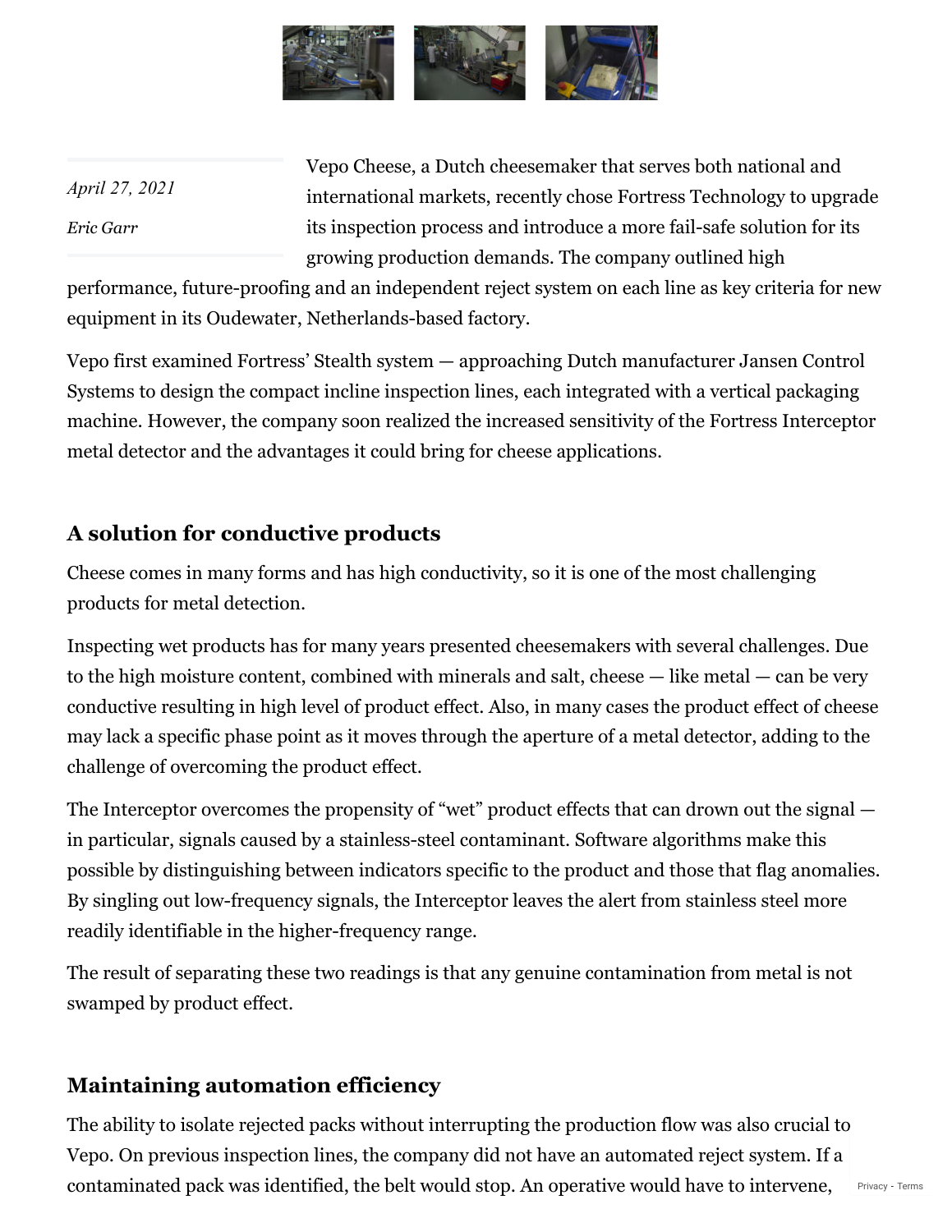remove the pack and restart the inspection process. This business interruption impacted productivity.

Reaffirming the importance of automation efficiency, Technical Operations Manager at Vepo, Hugo van Put comments: "The automated reject system gives us 100% control over production. There's less human involvement, therefore less risk of human error. This also lowers the risk of a metal contaminant slipping through the safety net. From an efficiency perspective, continuous production is one of the main benefits."

Noting that the one-day installation went smoothly with clear training support, van Put adds that false-positive rejects have also fallen since the systems was implemented.

"Fortress metal detectors are really sensitive," he says. "This helps us to feel confident that the risks of contaminants are minimal, with less chance of a food safety issue. Having the double readings within the Interceptor system also lowers the risk of false-positive rejects, which saves on food waste."

### **Using data for total traceability**

Processing transparency is another advantage of the fully integrated packing system. Each metal detector features Contact Reporter software. Data from each packaging line is collated in a universal collection system, enabling quality assurance and production leaders to monitor processing and inspection performance from a centralized location. This automated record-keeper developed by Fortress also helps the factory to keep track of and record data for rejects, tests and process settings. Therefore, maintenance and spare parts costs are lower.

"We are extremely satisfied with the innovation and level of industry knowledge and support that Jansen and Fortress deliver between them," says van Put, commenting on the metal detector's installation — which went live in August 2019. "As a third-generation owner-managed business, we operate a modern and highly automated cheese production plant. Efficiency is integral to our production process. And the two teams understand exactly where we are coming from in terms of balancing product quality and enhancing operational productivity."

> Eric Garr is the regional sales manager for Fortress Technology.